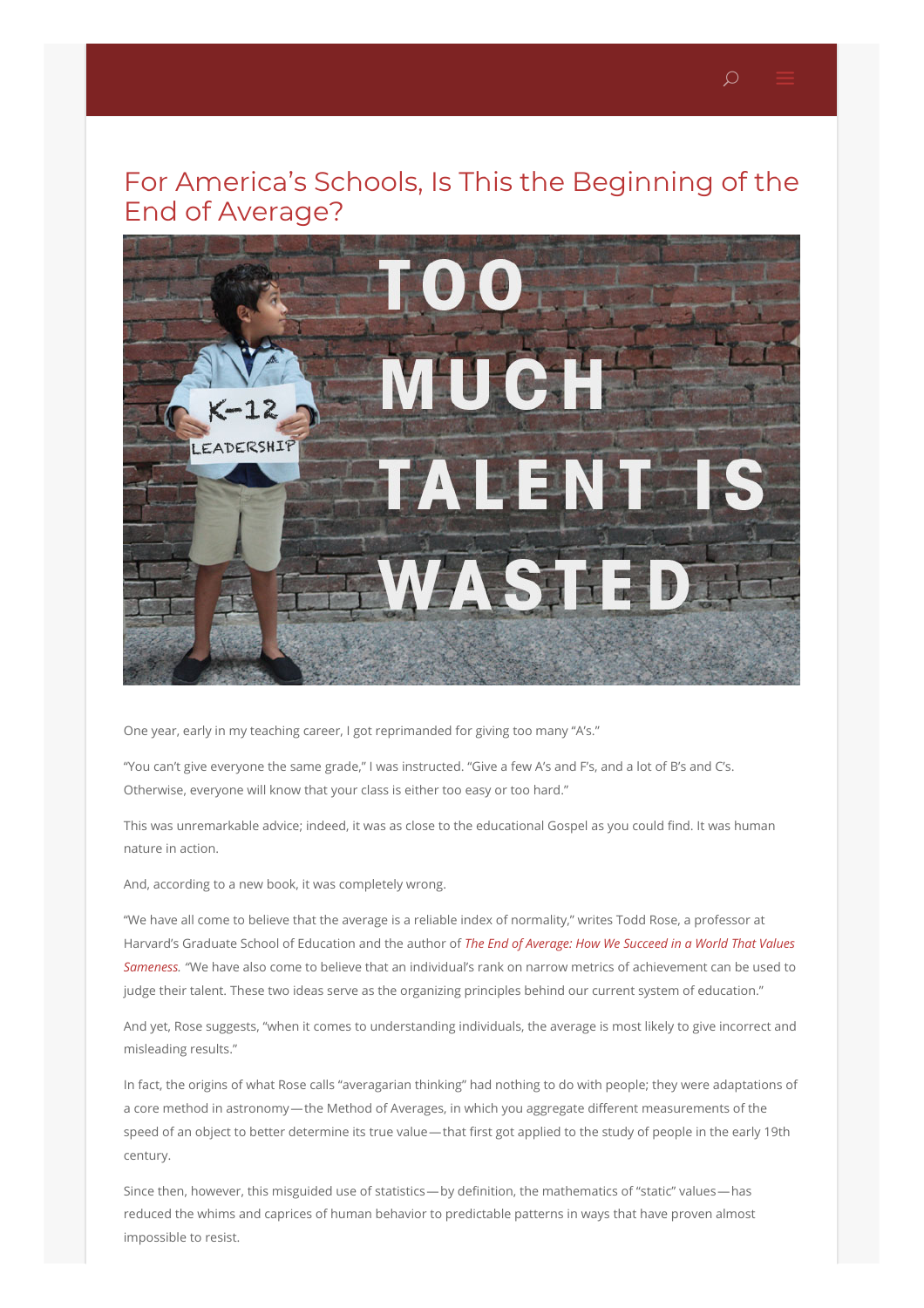Consider the ways it shaped the advice I got as a teacher, which was to let the Bell [Curve](https://en.wikipedia.org/wiki/Grading_on_a_curve), not the uniqueness of my students, be my guide. Or consider the ways it has shaped the entire system of American public education in the Industrial Era—an influence best summed up by one of its chief architects, Frederick Winslow Taylor, whose applications of scientific [management](https://en.wikipedia.org/wiki/Scientific_management) to the classroom gave birth to everything from bells to age-based cohorts to the industrial efficiency of the typical school lunchroom. "In the past," Taylor said, "the man was first. In the future, the system must be first."

## Uh, yeah. No.

Of course, anyone who is paying attention knows that the end of the Taylorian line of thinking is upon us—and Rose's book might be a way to expedite its demise. "We are on the brink of a new way of seeing the world," Rose predicts, and "a change driven by one big idea: individuality matters."

In systems thinking, there's a word for this approach: *equifinality* —or the idea that in any multidimensional system that involves changes over time, there are always multiple pathways to get from point A to point B.

But if that's true—and *The End of Average* paints a very compelling picture that it is—what are the implications for our public schools?

To seek two variations of the myriad ways we could answer that question, I visited two very different schools—one, a neighborhood elementary school in suburban Maryland, and the other, an urban charter school in Washington, D.C.—to see what the principle of equifinality, and the mission of uncovering the uniqueness of every child, actually looks like in action.

## **Ducketts Lane Elementary School: Creating A Strengths-Based School**

Ducketts Lane is a big, brand-new K-5 elementary school in Howard County, Maryland—about an hour outside of D.C. The school, whose 800 students reflect the diversity of the surrounding community, with significant amounts of Black, White, Asian and Latino students, opened just three years ago in response to rising enrollment in the district. And as principal Heidi Balter explains, it, "the fact that we all started the school together and built it together has made a big difference in the culture you'll find here. And the core of that culture flows from our decision to see one another through our strengths."

What Balter means is the school's decision to utilize the Gallup [Strengths](https://www.gallupstrengthscenter.com/) Finder tool, an evaluative instrument that has been used by more than 12 million people, and which is finding a growing audience among the nation's public schools. Similar to the more widely known Myers-Briggs tool, respondents answer a series of questions, which then reveal one's top five strengths (there are 34 in total).

At Ducketts Lane, the process of placing strengths at the center has been a slow and deliberate process across the school's first three years of existence. "Year one was about ensuring that every faculty member knew their strengths," she explained to me amid the din of several hundred schoolchildren. "Year two was about making sure that all of the adults were familiar with their colleagues' strengths. And this year has been about extending that awareness to the students—specifically, to the 4th and 5th graders."

The school's emphasis on strengths is impossible to miss; its imprint is ubiquitous, from the sign I saw in the front door as I entered ("Kindness is caring—show your caring strength") to the conversations I had with adults and children alike, almost all of which began with people sharing their "top fives."

For Balter, a thirty-year veteran with the cheerful, focused air of an elementary school principal, that common language has been revelatory to the way she approaches her work.

"One thing I hadn't thought about before in my career was focusing on strengths, not weaknesses. This is the piece that's different. But what we've found is it helps you understand why someone is doing what they're doing. Our teachers have started to see that student behavior that in the past would have been described as combative or disruptive is usually just something a child is doing because it's what the learner in them needs. So we feel like we're starting to get the language we need to identify the positives in kids, and to help them see what makes them uniquely special. And that's helped us all see qualities in our kids that we might have missed before."

Derek Anderson, Balter's Assistant Principal, agrees. "Before we started using this assessment, we all had our habits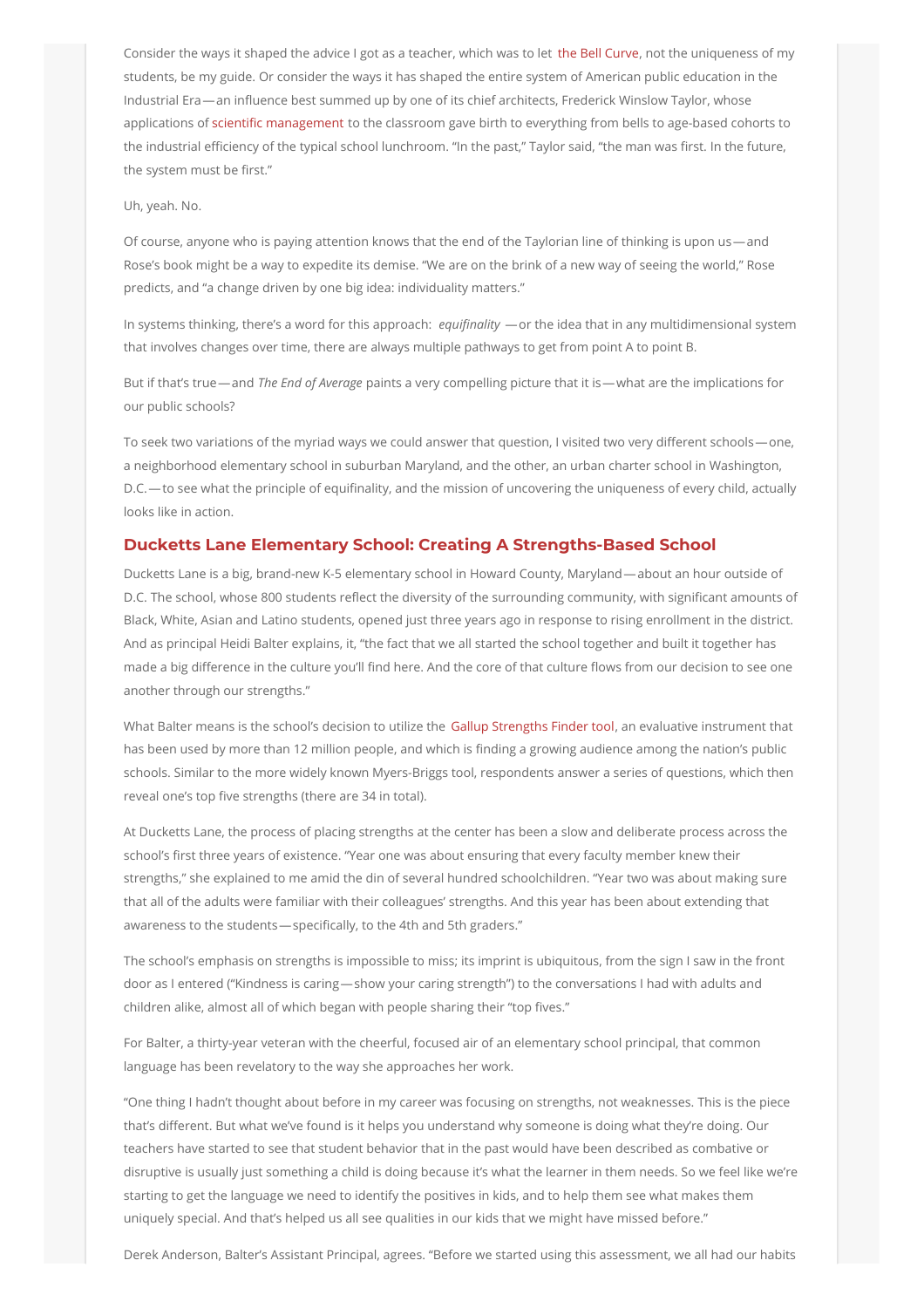and preferences—but this gave us a language to talk about the ways in which we were all different. As an educator, we're used to asking what we can do better. But now, we're talking about what's going well and what people do well."

To be sure, that doesn't mean everything at Ducketts Lane looks and feels different from the classrooms of our youth. In fact, much of the school feels joyfully traditional. Kids aren't doing asynchronous learning on computers, or self-directing their own time; they're still in English or Art or History class (in age-based cohorts), and they still have bells and passing periods and grades. Yet it's clear that the school's emphasis on identifying each student's strengths can only lead in one direction: the days for all those averagarian features are numbered. And it's clear that, even at this early stage, the school is giving its students something precious. As one 5th grader put it—a sweet, self-possessed girl named Izetta—"I feel like I'm understanding myself more now, and that feels good."

## **Two Rivers Public Charter School: Building a Culture of Metacognition**

In the crowded landscape of public charter schools in the nation's capital, Two Rivers finds itself at the top of the list; last year, its waiting list for preschool ran 400 deep, and its traditional metrics (i.e., test scores) all trend upward. Like Ducketts Lane, it is also highly diverse. But whereas Ducketts Lane was founded to deal with overflow district enrollment, Two Rivers was founded by parents who wished to create something they hadn't seen elsewhere in the nascent DC educational marketplace.

I remember one of our first meetings," said Jessica Wodatch, the school's principal and one of those founding parents. "There were a bunch of us in this crowded townhouse, trying to imagine the school we wanted to create and what it should say about learning. And the things we talked about fell into four buckets are still at the core of what we do today:

- 1. Learning must be joyful, hands-on, and relevant to life;
- 2. Kids must become good people;
- 3. The school must be welcoming to all; and
- 4. The education must be well-rounded.

Today, Two Rivers is at capacity—over 500 kids—and its classrooms feature children with a wide range of skills. Typically, this has led educators to apply a "method of averages" approach and teach to the middle. But at Two Rivers, it has led the leadership team to think more innovatively about staff development, and about what it will take to ensure that all kids—not just the ones who come to school most ready to learn—get to participate in all aspects of the learning experience, and not just remediation.

"What is core for us is that we're a community that comes together around rich and exciting problems in search of common solutions," said Wodatch. "That is the essence of what we are about. But that means we have to think differently about how we assess student learning, and how we prepare teachers to create classrooms that are able to meet each child's individual needs."

The way Two Rivers has done that is through a detailed deconstruction of the essential skills they want young people to develop—critical thinking, collaboration, problem-solving, character and communication—and a detailed evaluative rubric that describes what each of those skills look like in action. "This approach requires us to be thinking about learning in its totality," Wodatch explained. "That means we choose instructional foci that connects with our assessment priorities. And since we have to really invest in our own staff development, it means we spend a lot of time focusing on student work together, and looking at our instructional moves."

I saw this on display recently, at a staff development day in which teachers from different teams met up to share and respond to examples of student work from their classes. Two 4th-grade teachers, Ben Johnson and Anya Rosenberg, shared examples from a class project to clean up the Anacostia River, while 2nd-grade teacher Jessica Hall wanted feedback on some student essays about the trailblazing African-American female pilot Bessie Coleman.

The depth of their feedback for one another, and the extent to which each teacher was willing to open themselves up for a detailed examination of their own individual decisions (and hidden biases), was evident throughout the 90